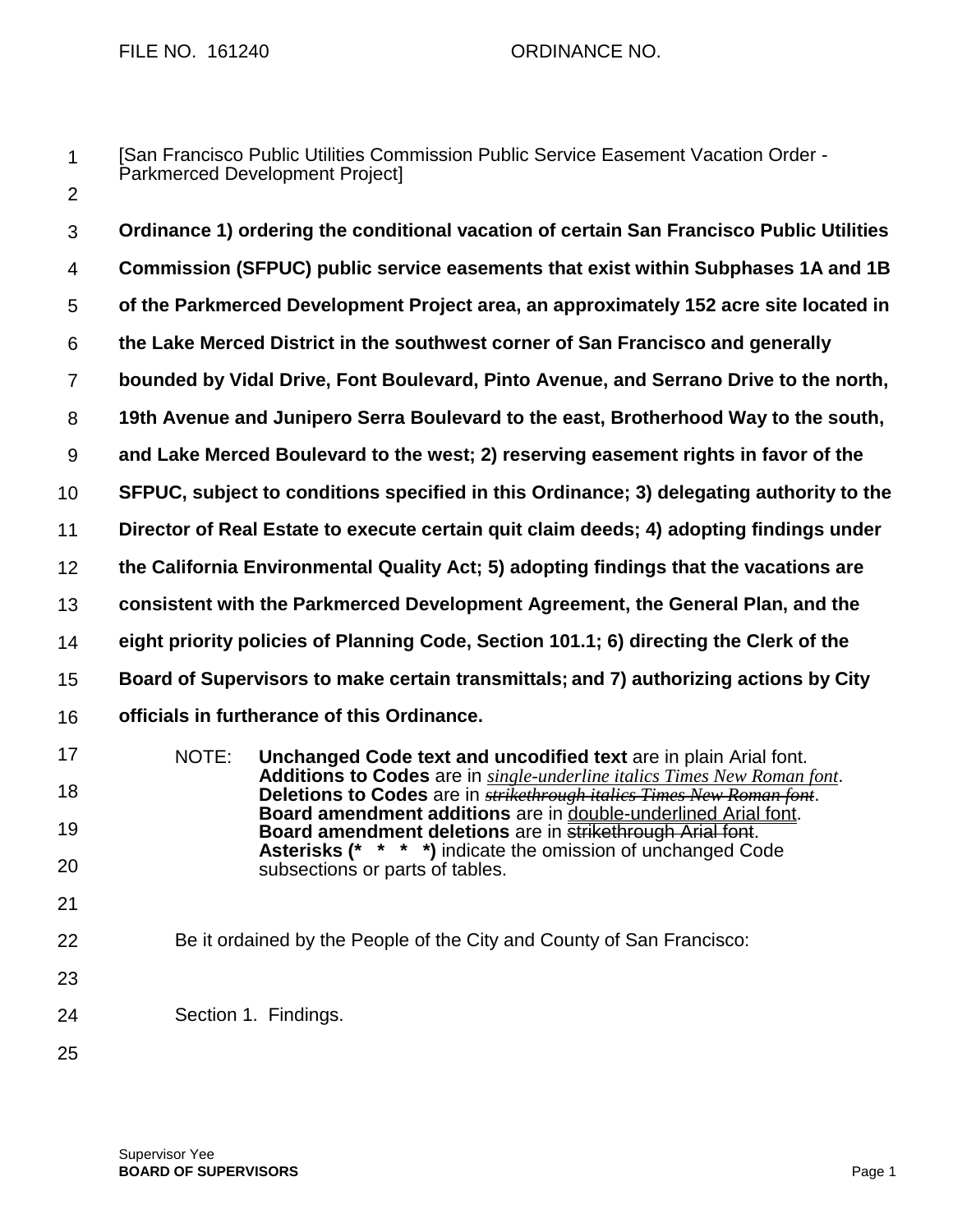1  $\mathcal{P}$ 3 4 5 6 7 8 9 10 (a) On February 10, 2011, at a duly noticed public hearing, the Planning Commission certified the Final Environmental Impact Report ("Final EIR") for the Parkmerced Mixed-Use Development Project (the "Project"), by Motion No. 18269, finding that the Final EIR reflects the independent judgment and analysis of the City and County of San Francisco, is adequate, accurate and objective, contains no significant revisions to the Draft EIR, and the content of the FEIR and the procedures through which the Final EIR was prepared, publicized and reviewed comply with the provisions of the California Environmental Quality Act (California Public Resources Code Sections 21000 et seq., "CEQA"), the State CEQA Guidelines (California Code of Regulations Title 14 Sections 15000 et seq.), and Chapter 31 of the San Francisco Administrative Code ("Chapter 31").

11 12 13 14 15 (b) At the same hearing at which the Planning Commission certified the Final EIR, the Planning Commission by Motion No. 18270 adopted findings, as required by CEQA, regarding the alternatives, mitigation measures, and significant environmental effects analyzed in the Final EIR, a statement of overriding considerations for approval of the Project, and a proposed mitigation monitoring and reporting program (collectively, "CEQA Findings").

16 17 18 19 20 21 (c) On May 24, 2011, at a duly noticed public hearing, the Board of Supervisors reviewed and considered the Final EIR on appeal. By Motion No. M11-83, the Board of Supervisors upheld the Planning Commission's certification of the Final EIR and found the Final EIR to be complete, adequate and objective and reflecting the independent judgment of the City and in compliance with CEQA and the State CEQA Guidelines (California Code of Regulations Title 14 Sections 15000 et seq.).

22 23 24 25 (d) On June 7, 2011, at a duly noticed public hearing, the Board of Supervisors considered the Project's approvals, which included amendments to the City's General Plan (approved by Ordinance No. 92-11), Zoning Map (approved by Ordinance No. 91-11), and Planning Code (approved by Ordinance No. 90-11), as well as approval of a Development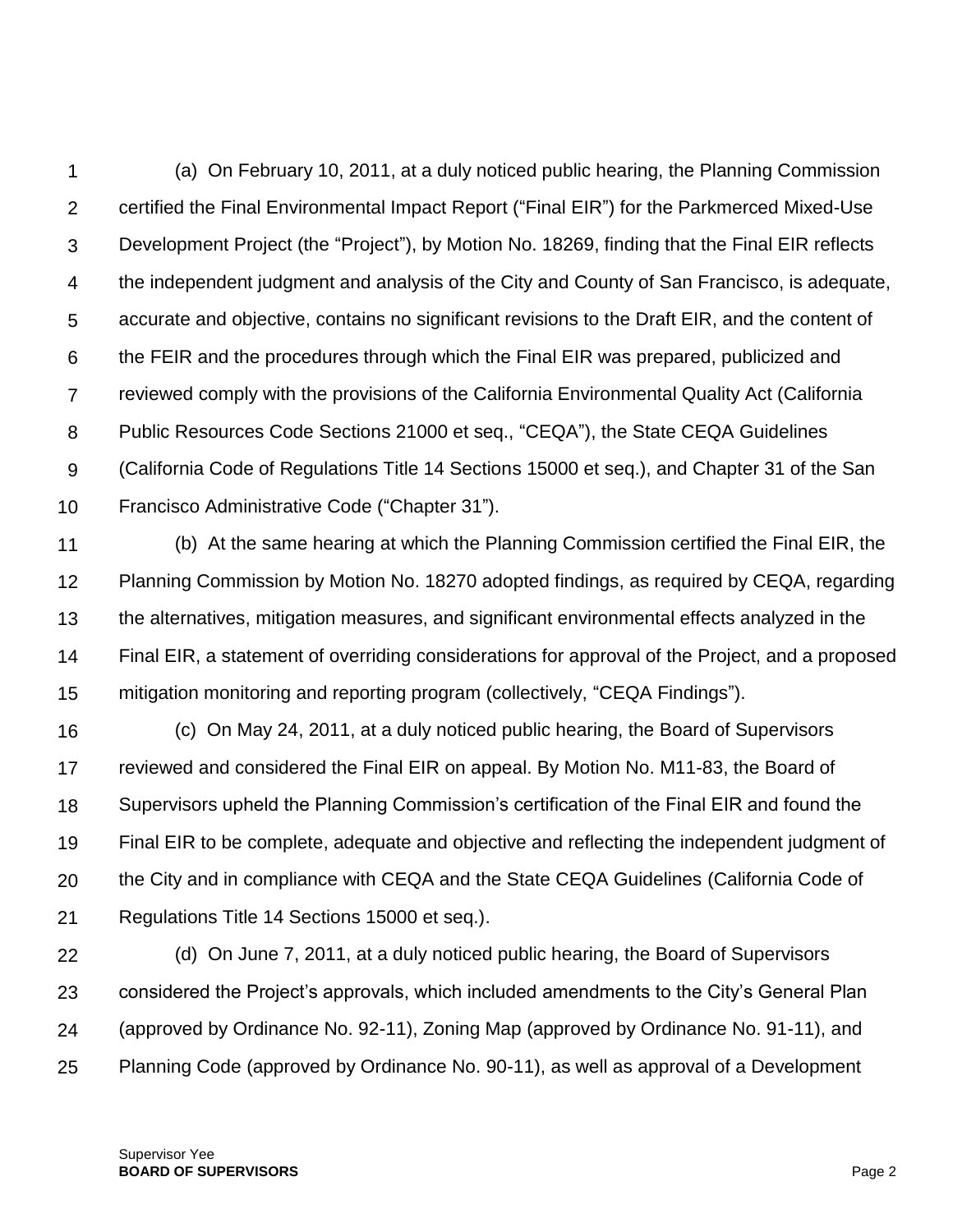1  $\mathcal{P}$ 3 4 5 Agreement, approved on June 7, 2011 by Ordinance No. 89-11 (the "Development Agreement") (collectively, the "Project Approvals"). Ordinance No. 89-11 is on file with the Clerk of the Board in File No. 110300 and is incorporated herein by reference. The SFPUC Commission on June 14, 2011 adopted a consent to the Development Agreement (SFPUC Commission Resolution No. 11-0091).

6 7 8 9 10 11 12 13 (e) In approving the Project, including in its approval of the Development Agreement by Ordinance No. 89-11, the Board of Supervisors adopted the Planning Commission's CEQA Findings as its own and incorporated them by reference. In so doing, the Board of Supervisors approved and endorsed the Mitigation Monitoring and Reporting Program ("MMRP") for implementation by other City departments and recommended for adoption those mitigation measures that are enforceable by agencies other than City departments. A copy of the CEQA Findings and the Mitigation Monitoring and Reporting Program is on file with the Clerk of the Board in File No. 110300 and is incorporated herein by reference.

14 15 16 17 18 19 (f) Section 6.1.1 of the Development Agreement requires that the City convey to Project Sponsor any real property needed in connection with the development of an approved Development Phase for the Project, following vacation and abandonment of any public rights and relocation of any utilities in such real property. The Planning Director approved Development Phase 1 of the Project on June 3, 2015. Development Phase 1 is comprised of four Subphases (1A, 1B, 1C, and 1D).

20 21 22 23 24 25 (g) On February 20, 2015, Parkmerced Owner, LLC (together, with its successors and assigns, the "Project Sponsor") submitted three applications for tentative subdivision maps pursuant to the requirements of the California Subdivision Map Act for Subphases 1A and 1B of the Project. On August 21, 2015, Public Works ("PW") pursuant to PW Order No. 183946 conditionally approved such tentative maps: (1) Tentative Map No. 8530 requested approval to subdivide Assessor's Blocks 7326, 7330, 7331, 7364, 7365, 7366 and 7370 (Parkmerced

Supervisor Yee **BOARD OF SUPERVISORS** Page 3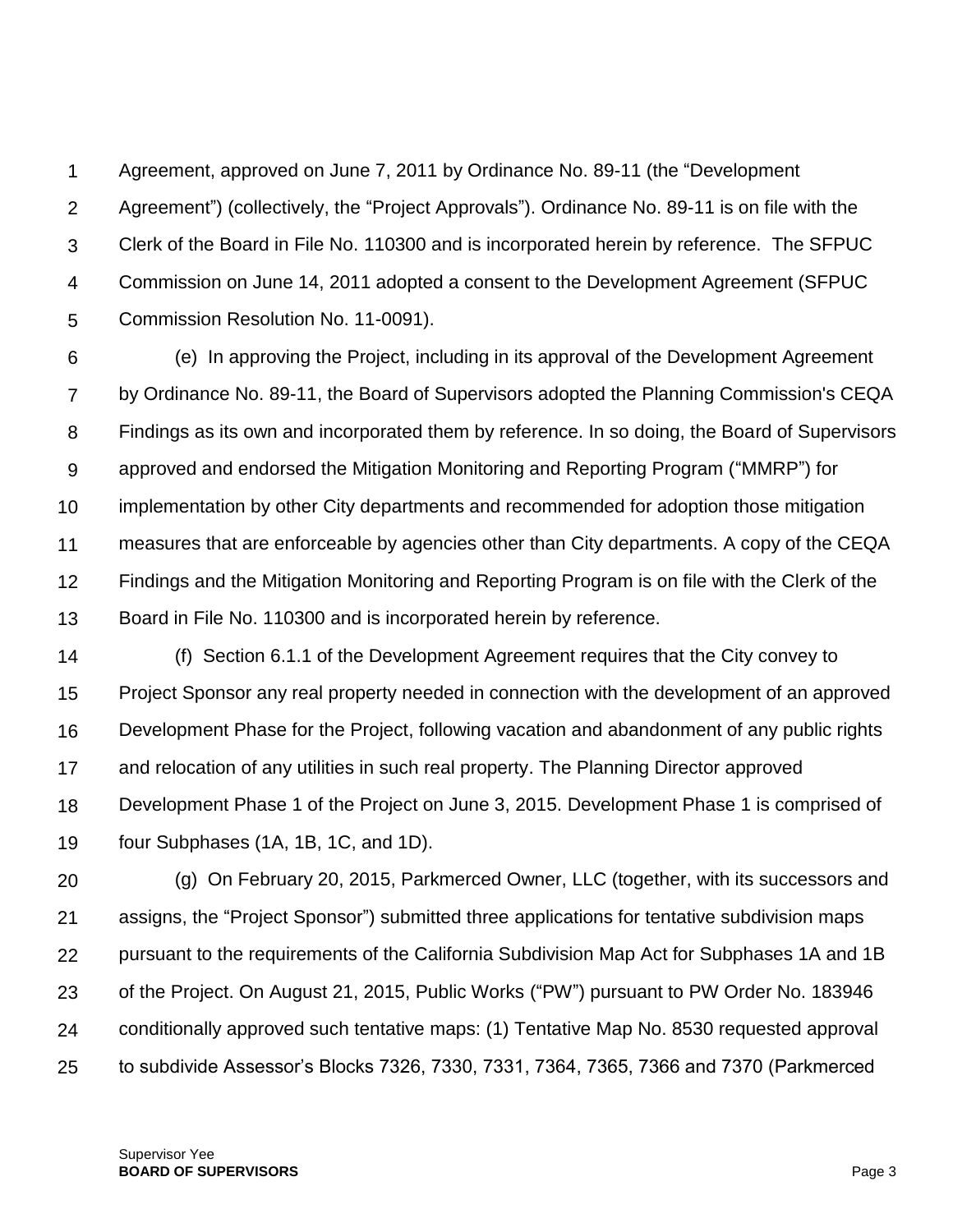1  $\mathcal{P}$ 3 4 5 6 Planning Blocks 20, 21S, and 22); (2) Tentative Map No. 8531 requested approval to subdivide Assessor's Block 7335 (Parkmerced Planning Block 6); and (3) Tentative Map No. 8532 requested approval to subdivide Assessor's Block 7308 (Parkmerced Planning Block 1) (collectively, the "Subphase 1A and 1B Tentative Maps"). The Project Sponsor is currently processing with PW the approval of a final subdivision map for each of the Subphase 1A and 1B Tentative Maps (each, a "Final Map").

7 8 9 10 11 12 13 (h) Subphases 1A and 1B of the Project involve the conditional vacation of certain public service easements (including sewer, storm drain, and water line easements) owned by the San Francisco Public Utilities Commission located within and outside of existing streets (the "Public Utility Easements"). The SFPUC Vacation Area is shown in Public Works SUR Map Nos. 2016-005, 2016-007, 2016-008, 2016-009, 2016-010, 2016-011, 2016-012, 2016- 013, 2016-014, 2016-015, 2016-016, 2016-020, and 2016-021. Copies of such maps are on file with the Clerk of the Board in File No. 161240 and are incorporated herein by reference.

14 15 16 17 (i) On December 13, 2016, the Board of Supervisors adopted Resolution No. 525-16 (the "Resolution of Intention"), a copy of which is on file with the Clerk of the Board of Supervisors in File No. 161239, declaring the intention of the Board to conditionally vacate the Public Utility Easements.

18 19 20 (j) The Clerk of the Board of Supervisors published the Resolution of Intent in the manner required by law, and the Director of PW posted the Resolution of Intent in the manner required by law.

21 22 23 (k) When the Board of Supervisors held a duly noticed public hearing on this public utility vacation order on January 10, 2017, the Board received public comment regarding the vacation of the Public Utility Easements.

24 25 (l) The vacation of the Public Utility Easements is necessary to implement the Project, to fulfill the objectives and requirements of the Development Agreement, and to fulfill the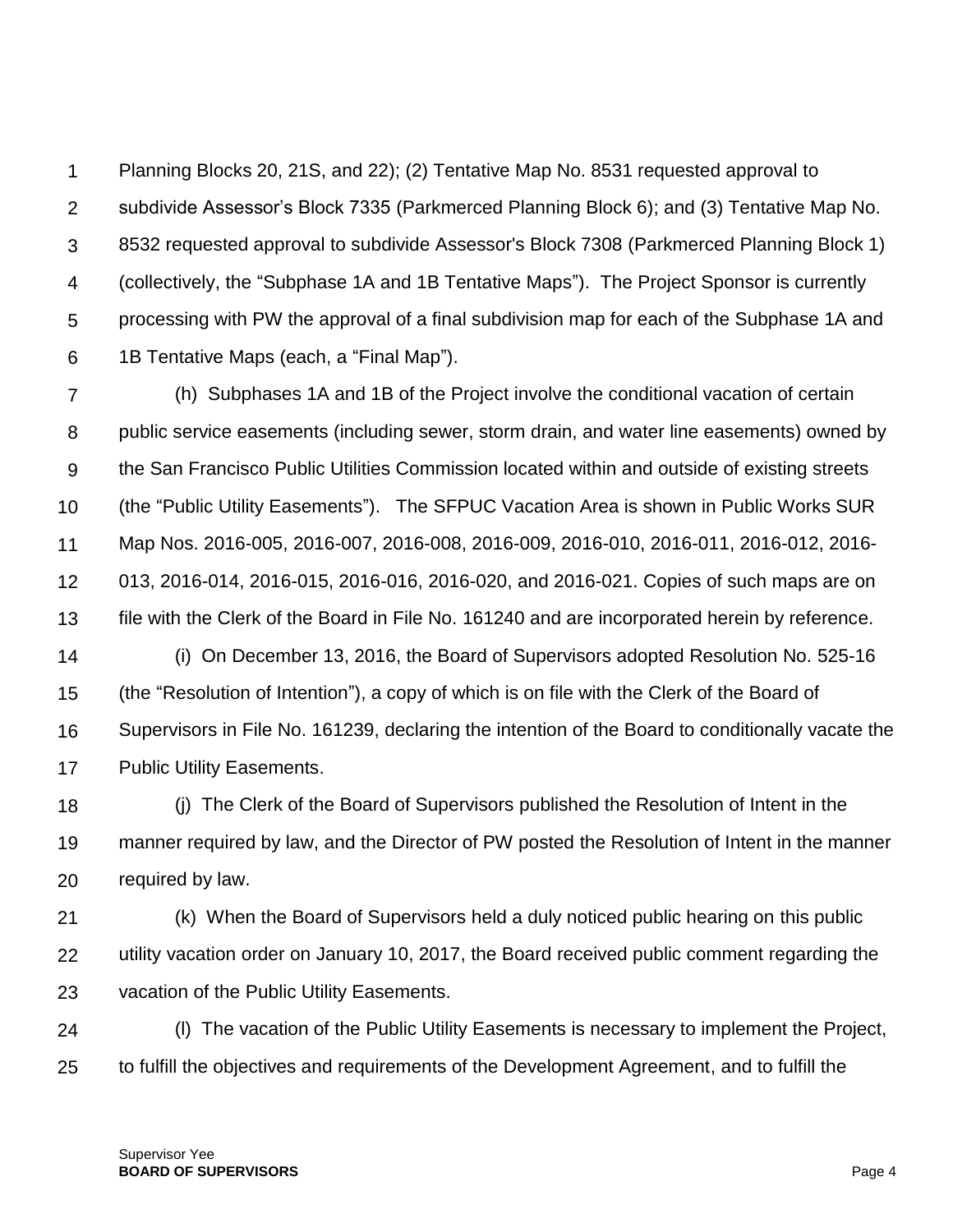1  $\mathcal{P}$ 3 4 5 6 objectives of the Parkmerced Special Use District (Planning Code Section 249.64). The proposed vacations and other actions contemplated herein implement the Project vested by the Project Approvals, including the construction of buildings and streets consistent with the Parkmerced Design Standards and Guidelines, the Parkmerced Transportation Plan, and the Parkmerced Infrastructure Report, all of which are incorporated by reference into the Development Agreement.

7 8 (m) The City proposes to quitclaim its interest in the Public Utility Easements to the Project Sponsor, consistent with Development Agreement Section 6.1.1.

9 10 11 12 13 14 15 16 17 (n) Because certain of the easements will remain in use until specified times, no portion of the Public Utility Easements shall be vacated until the Project Sponsor provides PW with an acceptable Public Improvement Agreement ("PIA") pursuant to Section 1351 of the San Francisco Subdivision Code and the Subdivision Map Act for all improvements within the Final Map or required for development of the area shown in the Final Map prior to approval of a Final Map or issuance of a Street Improvement Permit for Subphases 1A or 1B of the Project, whichever is earlier. Such PIA shall address security provisions and provide interim easements or licenses via separate offer, such that the City can complete the improvements if the Project Sponsor fails to do so.

18 19 20 21 22 23 24 (o) On October 25, 2016, after a duly noticed public hearing, the San Francisco Public Utilities Commission in Resolution No. 16-0224, determined that the Public Utility Easements were surplus and unnecessary for public utility purposes, and therefore recommended that the Board of Supervisors terminate and vacate such easements subject to the conditions in this ordinance and authorize the General Manager of the SFPUC to quitclaim these real property interests. A copy of this resolution is on file with the Clerk of the Board of Supervisors in File No. 161240.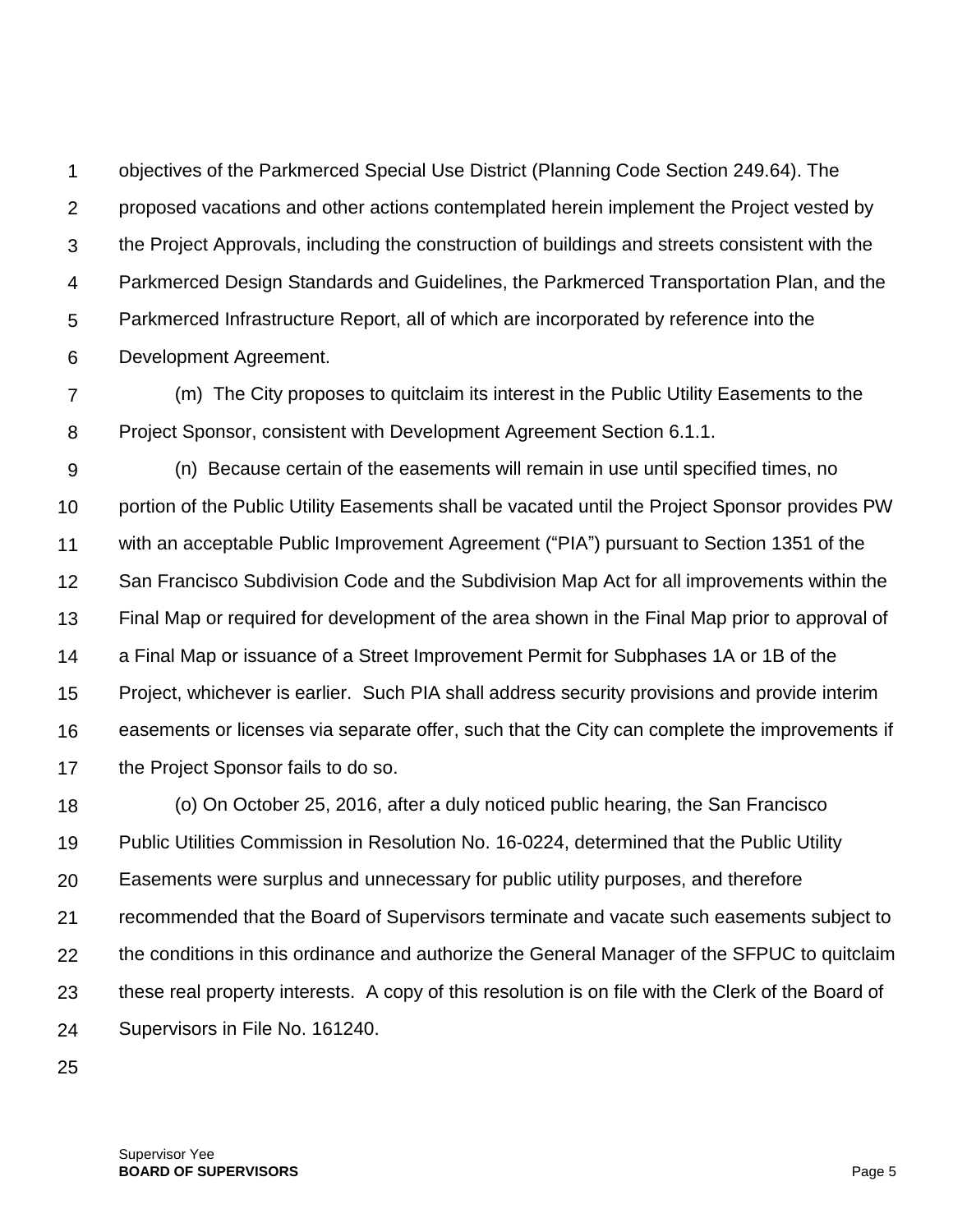1  $\mathcal{P}$ 3 4 5 6 7 8 9 10 11 12 (p) The Board of Supervisors finds that the actions proposed herein are consistent with and within the scope of the Project analyzed in the Final EIR and subject to the CEQA Findings. The Board of Supervisors further finds that no substantial changes are proposed in the Project and no substantial changes have occurred with respect to the circumstances under which this Project will be undertaken that would cause new significant environmental effects or a substantial increase in the severity of previously identified effects, and there is no new information of substantial importance showing that the Project would have any significant effects not discussed in the Project environmental impact report, that significant effects would be substantially more severe, or that new or different mitigation measures or alternatives would substantially reduce one or more significant effects of the Project. The Board affirms the Planning Department's determination that an addendum to the Final EIR is not required due to any changes in the Project or the Project's circumstances.

13 14 15 16 17 18 19 20 (q) In a letter dated November 14, 2016 (the "Planning Letter"), the Planning Department determined that the proposed vacations and other actions contemplated herein are on balance consistent with the General Plan and with the Eight Priority Policies of City Planning Code Section 101.1, comply with applicable provisions of the Planning Code, and are consistent with the Project as defined in the Development Agreement and the Project Approvals. A copy of said letter is on file with the Clerk of the Board in File No. 161240 and is incorporated herein by reference. The Board of Supervisors adopts as its own the consistency findings of the Planning Letter.

21 22 23 24 (r) These pubic easement vacation actions are conducted under the general vacation procedures of the California Public Streets, Highways and Service Easements Vacation Law (California Streets and Highways Code Sections 8300 et seq.) and San Francisco Public Works Code Section 787(a).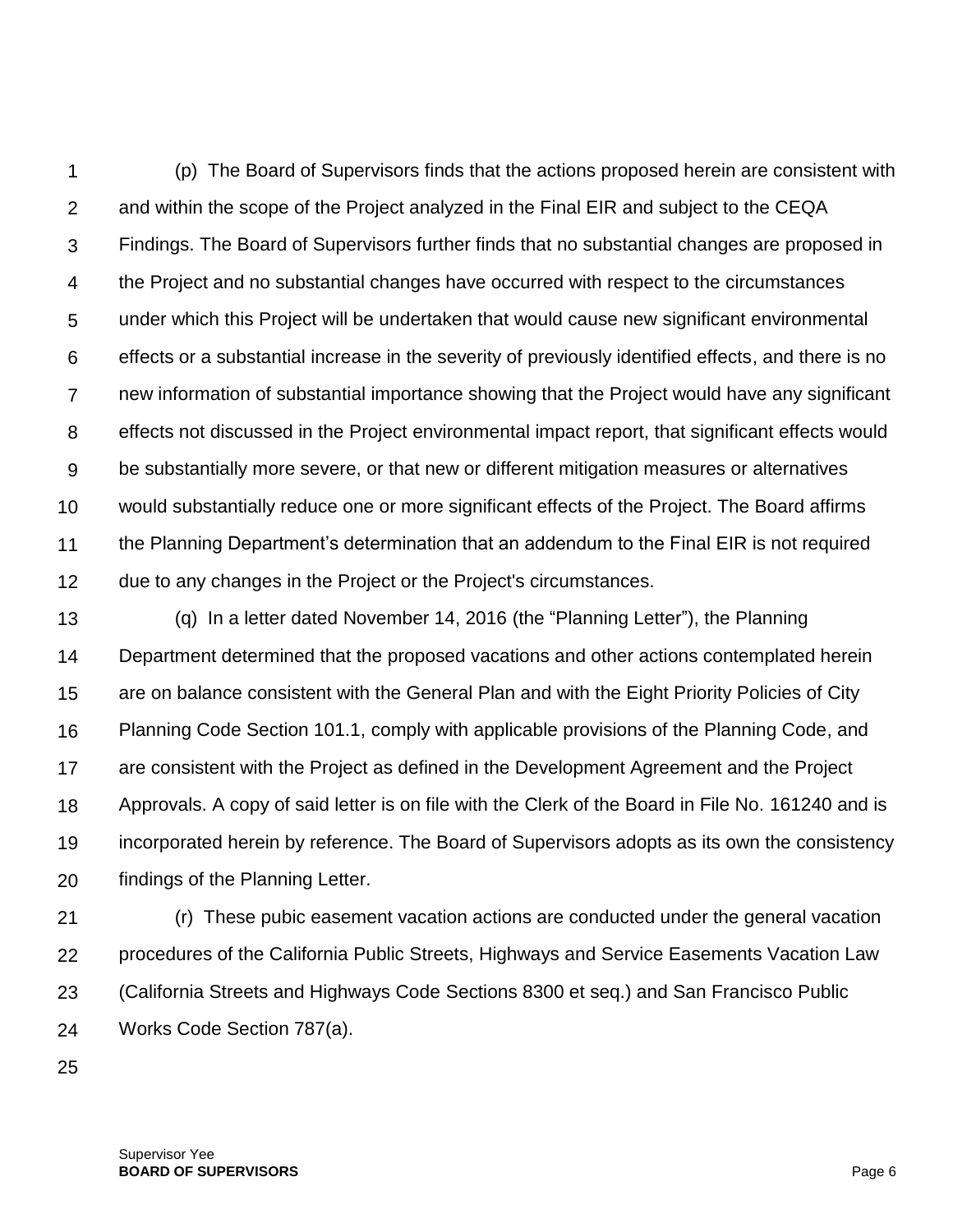1  $\mathcal{P}$ 3 4 5 6 7 8 9 10 11 12 13 14 15 16 17 18 19 20 21 22 (s) The Director of PW has prepared PW Order No. 185483, dated November 21, 2016, in regard to the vacations and other actions contemplated herein and makes the following determinations: (1) upon satisfaction of the applicable condition or conditions provided in Section 1(n), the respective Public Utility Easements will no longer be necessary for the City's present or prospective public service easement purposes as all existing physical public utilities located in the Public Utility Easements will be relocated to the satisfaction of the City as part of the construction of the Project; (2) with the exception of those public easements noted in Sections 3(a) below, the public interest, convenience, and necessity do not require any easements or other rights be reserved for any public utility facilities that are in place in the Public Utility Easements and that any rights based upon any such public utility facilities shall be extinguished automatically upon the effectiveness of the vacation; (3) in accordance with California Streets and Highways Code Section 892, for those portions of the Public Utility Easements to be conditionally vacated identified in Section 1(n) above, upon satisfaction of the applicable condition or conditions, the respective Public Utility Easements will no longer by useful as a non-motorized transportation facility, as defined in Section 887, because the Development Agreement requires the dedication and construction of an extensive street, bicycle path, pedestrian path, park, and trail system that is more extensive than the areas being vacated hereby and that is designed to integrate with existing built streets in the adjacent neighborhoods; and (4) it is a policy matter for the Board of Supervisors to quitclaim the City's interest in the Public Utility Easements to the Buyer, subject to the requirements of the Development Agreement. A copy of the PW Order is on file with the Clerk of the Board of Supervisors in File No. 161240 and is incorporated herein by reference.

23 24 25 (t) In addition, in the PW Order the PW Director recommended: (1) that the Board of Supervisors adopt the legislation to vacate the Public Utility Easements; (2) that the Board of Supervisors approve all actions set forth herein and previously taken by the Officers of the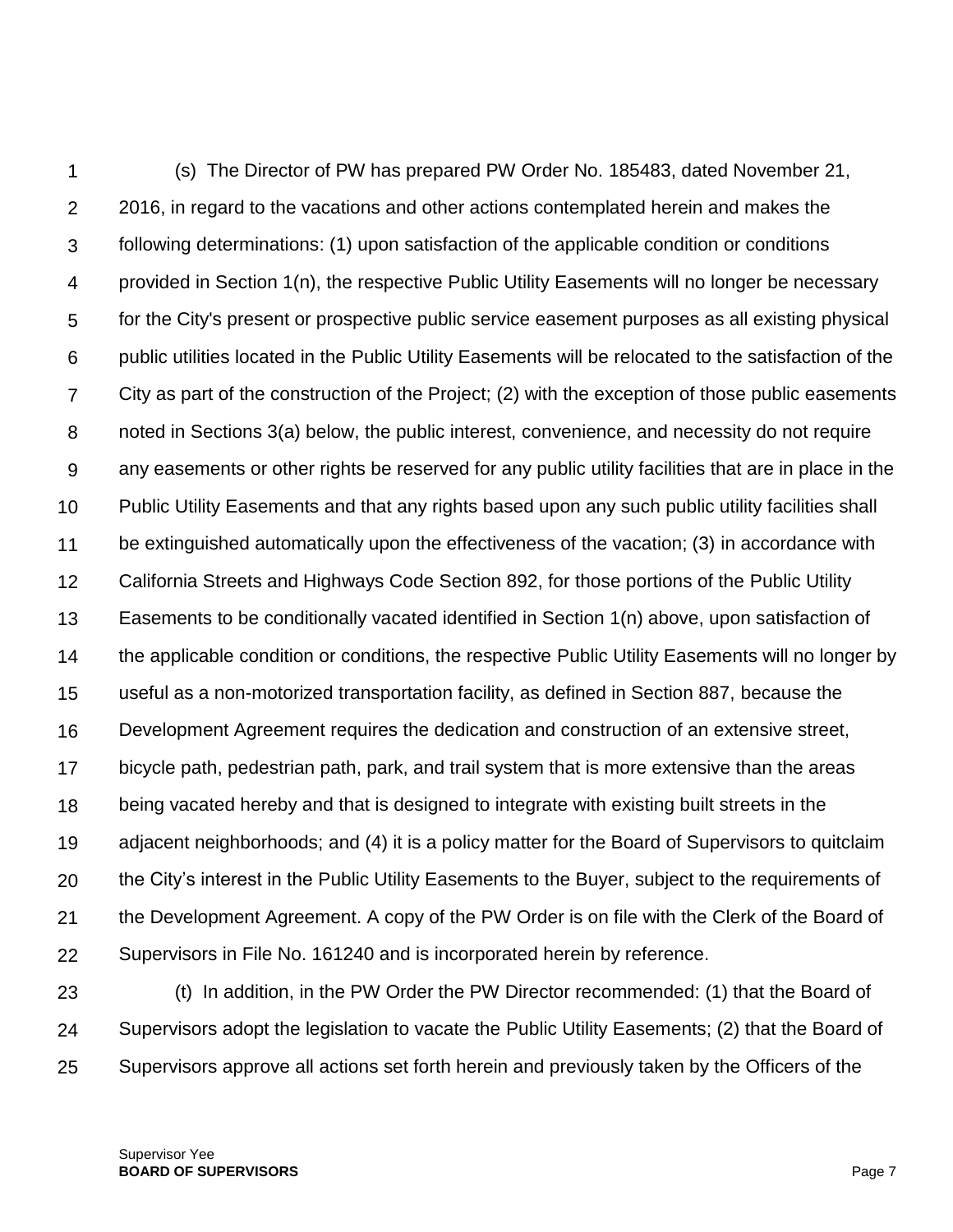1  $\mathcal{P}$ 3 4 5 6 7 8 City with respect to this vacation; (3) although the consent of all property owners adjacent to the Public Utility Easements was not obtained, the applicant made reasonable attempts to notify and obtain consent from all property owners adjacent to the Public Utility Easements and the proposed street vacations do not deprive any private landowner of access to the built public street grid; and (4) that the Board of Supervisors authorize the Mayor, Clerk of the Board, Director of Property, County Surveyor, Executive Directors of the Public Utilities Commission, and Director of PW to take any and all actions which they or the City Attorney may deem necessary or advisable to effectuate the purpose and intent of this ordinance.

9 10 11 12 13 14 15 16 17 18 19 20 (u) In addition, solely for those Public Utility Easements shown on SUR Maps 2016- 005, 2016-011, 2016-013, 2016-015, and 2016-016, in the PW Order the PW Director determined that the public interest, convenience, and necessity require that the City reserve from the vacation of the Public Utility Easements shown on SUR Maps 2016-005, 2016-011, 2016-013, 2016-015, and 2016-016, non-exclusive easements for the benefit of the City for water main utilities located in, upon, and over the Public Utility Easements shown on SUR Maps 2016-005, 2016-011, 2016-013, 2016-015, and 2016-016 in which the SFPUC's inplace and functioning utilities are located as of the effective date of this ordinance, to the extent necessary to maintain, operate, repair, and remove existing lines of pipe and other convenient structures, equipment and fixtures for the operation by SFPUC of SFPUC utilities. This reservation and the automatic extinguishment of the reservation to occur upon satisfaction of certain conditions are described in Section 3 below.

- 21
- 22

Section 2. Public Utility Easement Vacation.

23 24 25 (a) Except as set forth in Sections 3 and 4 below, the Board of Supervisors hereby vacates the Public Utility Easements in the manner described in Section (1)(m), upon satisfaction of the conditions described in this ordinance and pursuant to California Streets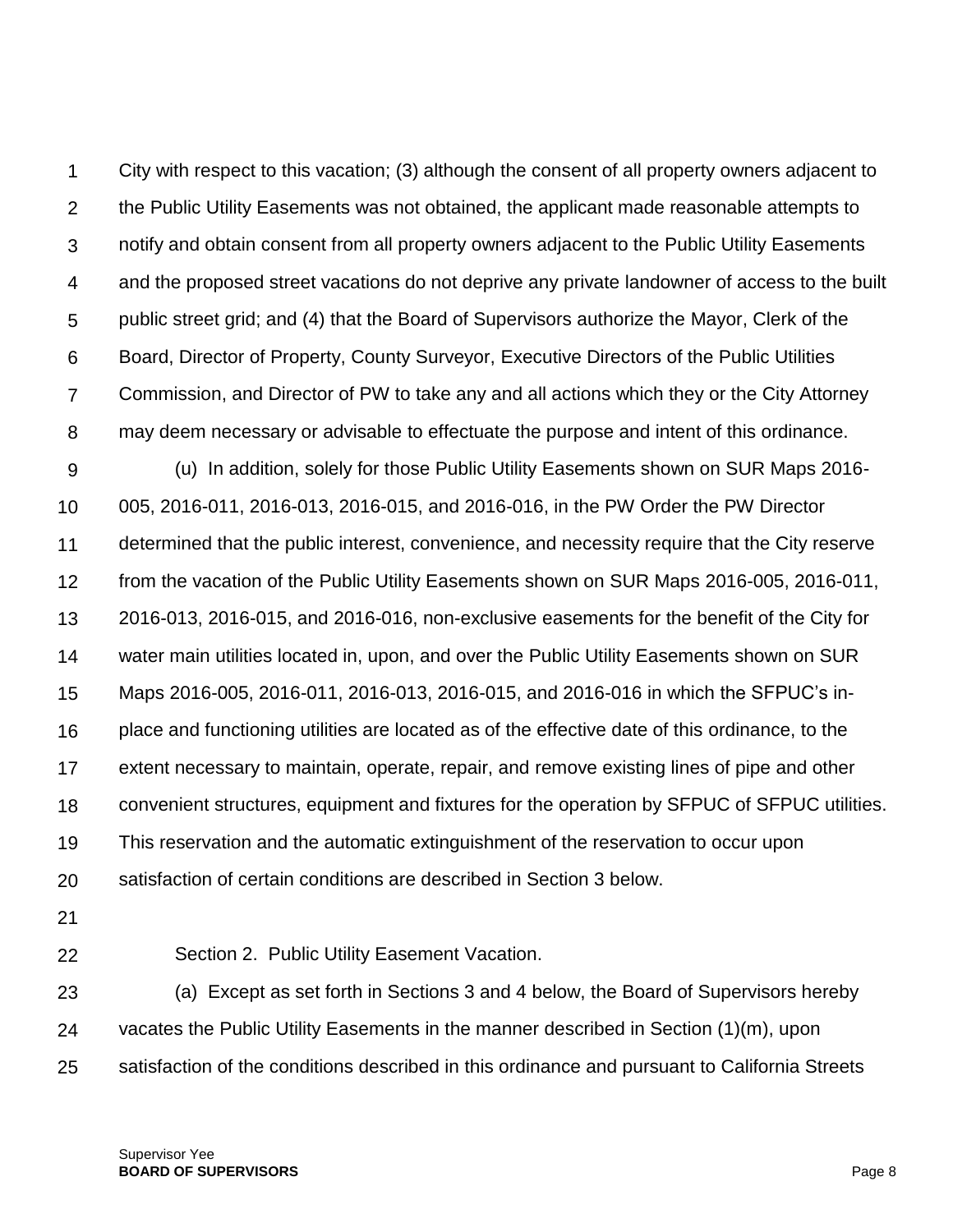1  $\mathcal{P}$ and Highways Code Sections 8300 et seq. and San Francisco Public Works Code Section 787(a).

3 4 5 (b) The Board of Supervisors hereby finds that the Public Utility Easements are unnecessary for present or prospective public use, subject to the conditions described in this ordinance.

6 7 (c) The Board finds that the public interest, convenience, and necessity require that the Vacation Action be done as declared in this ordinance.

8 9 10 11 (d) The Vacation Action shall be effective as to all of the Public Utility Easements upon satisfaction of the conditions in Sections1, 3 and 4 and recording of the City's quitclaim deed in substantially the same form as the draft quitclaim deed on file with the Clerk of the Board of Supervisors in File No. 161240.

12

13 Section 3. Conditions to the Vacation Action; Reservation and Easements.

14 15 16 17 18 19 20 21 22 23 24 25 (a) The vacation of the Public Utility Easements shown on SUR Maps 2016-005, 2016- 011, 2016-013, 2016-015, and 2016-016 are subject to the reservation of non-exclusive easements on the terms and conditions described in Section 1(n) above for the benefit of the City for the utilities that are located in, upon, or over any portion of the Public Utility Easements shown on SUR Maps 2016-005, 2016-011, 2016-013, 2016-015, and 2016-016 in which the SFPUC's respective in-place and functioning utilities are located, to the extent necessary to maintain, operate, repair, and remove existing lines of pipe and other convenient structures, equipment and fixtures for the operation of such utilities and also the rights to trim and cut down trees and brush that may be a hazard to the utilities. To the extent the nonexclusive easements described in this Section 3(a) have not previously merged into a fee interest held by the City, such non-exclusive easements reserved in this Section 3(a) shall be automatically extinguished when such alternative replacement facilities are completed to the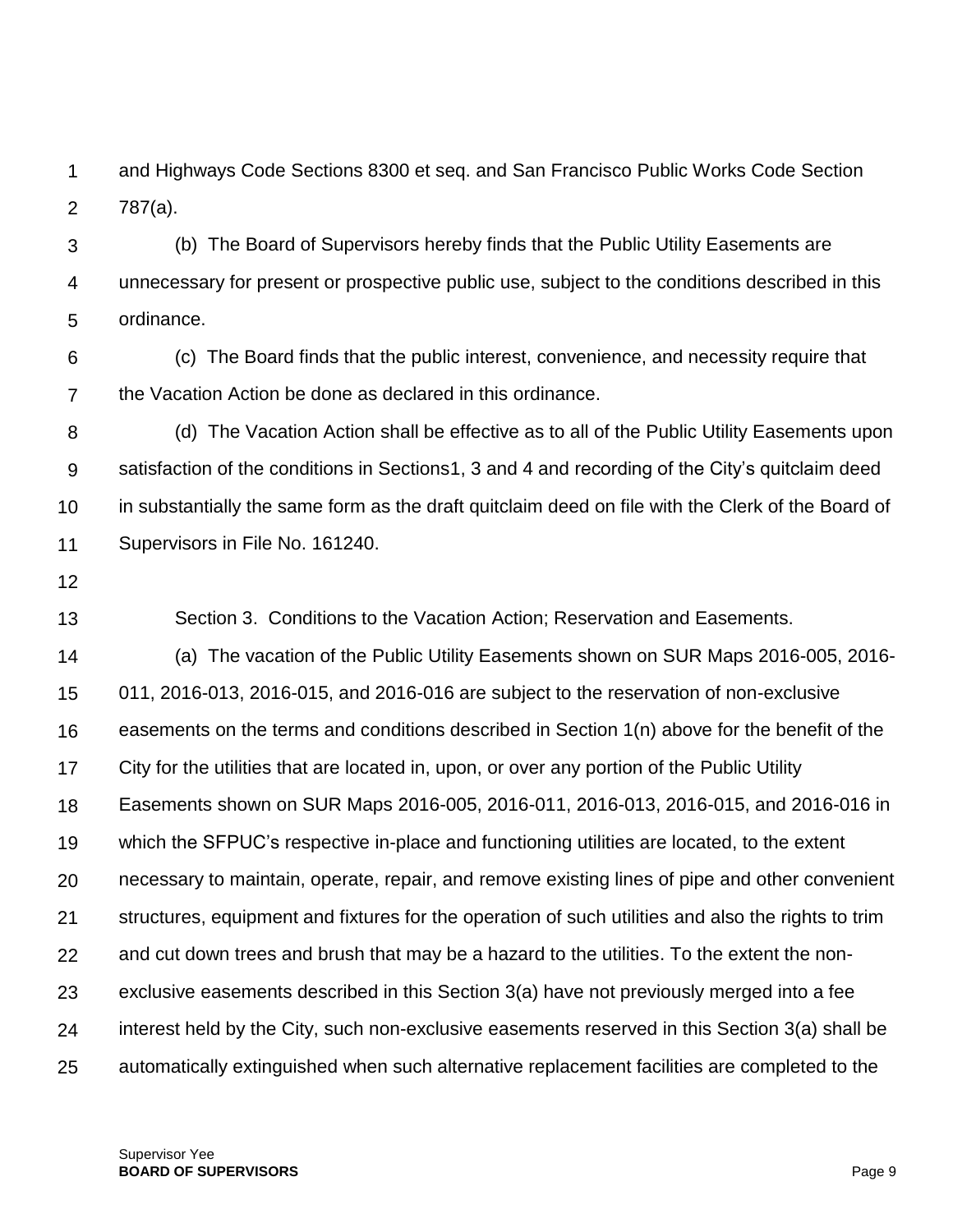1  $\mathcal{P}$ 3 4 5 6 7 8 9 satisfaction of the City Engineer and the Board of Supervisors accepts the facilities. The City shall execute a quitclaim of any interest in any easement reserved under this Section 3(a) and shall cause such quitclaim to be recorded against the subject property upon the fee title owner demonstrating to the City that replacement utilities serving the affected area have been substantially completed and operable. In the event a non-exclusive easement described in this Section 3(a) has merged into the fee interest held by the City, such interest shall be deemed to be automatically extinguished and conveyed at the time the fee interest is conveyed by the City to the Project Sponsor or any other transferee pursuant to the Development Agreement.

10 11 12 13 14 15 16 (b) The PIA shall provide that, prior the issuance of the first certificate of occupancy for the first building constructed as part of Development Phase 1 of the Project, the Project Sponsor shall perform those actions as reasonably required by the City (which may include, but not be limited to, execution of a quitclaim deed or performance of a quiet title action) to clarify that the City owns fee title to the public streets and/or the Public Utilities Easements in the Parkmerced Development Project as of the date of issuance of the said certificate of occupancy.

17 18 19 20 21 (c) Except as specifically provided in this ordinance and subject to the conditions set forth in this Section 3 and in Section 4 of this ordinance, no easements or other rights are reserved for any public utility facilities that are in place in the Public Utility Easements and any rights based upon any such public utility facilities shall be extinguished upon the effectiveness of the vacation hereunder.

22

23 Section 4. Execution of Quitclaim Deeds and Delegation to Director of Real Estate.

24 25 (a) The Board of Supervisors hereby authorizes the Director of Real Estate to execute City quitclaim deeds to the Project Sponsor for those portions of the Public Utility Easements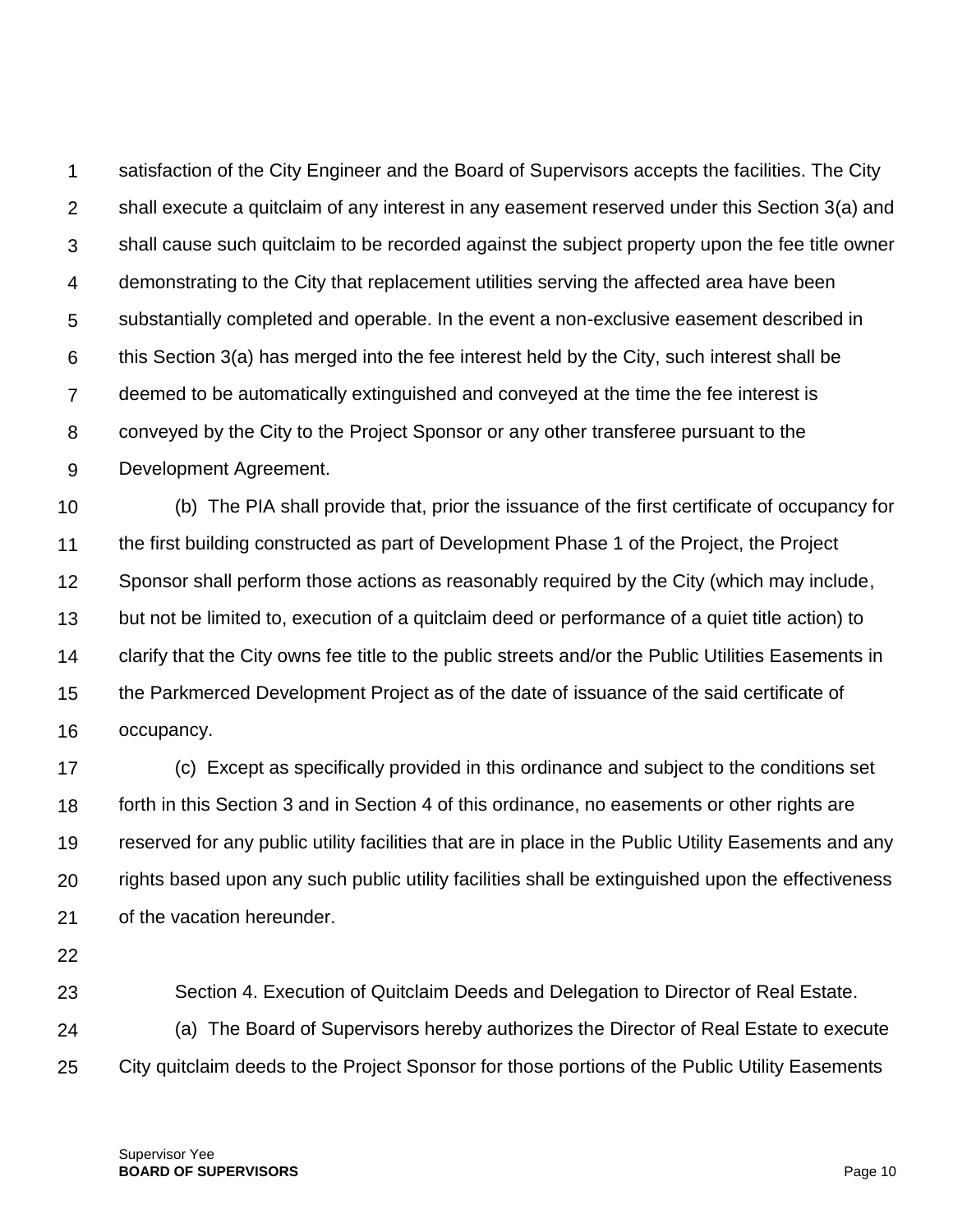1  $\mathcal{P}$ to be conditionally vacated (as described in Section (1)(n)) upon satisfaction of the applicable conditions set forth in Section (1)(n).

3 4 5 6 7 (b) The quitclaim deeds executed pursuant to this Section 4 shall include the reservations of the non-exclusive easements to the City for City utilities described in Section 3. The Board hereby delegates to the Director of Real Estate, in cooperation with the County Surveyor, the authority to prepare and record quitclaims pursuant to this ordinance so as to fully implement the intent of this ordinance and to fully implement the Project.

8

9 10 11 12 13 14 Section 5. The Board of Supervisors hereby directs the Clerk of the Board of Supervisors to transmit to the Director of PW certified copies of this ordinance, and the Board of Supervisors hereby urges the Director of PW to proceed in the manner required by law. The Clerk of the Board also is hereby directed to transmit to the Director of PW certified copies of this ordinance so that this ordinance may be recorded together with any other documents necessary to effectuate this ordinance.

15

16 17 18 19 20 21 22 23 24 Section 6. The Mayor, Clerk of the Board, Director of Property, the General Manager of the San Francisco Public Utilities Commission, and Director of PW are hereby authorized and directed to take any and all actions which they or the City Attorney may deem necessary or advisable in order to effectuate the purpose and intent of this ordinance (including, without limitation, the filing of the ordinance in the Official Records of the City and County of San Francisco, determination of the precise locations of the boundaries of quitclaims to be prepared and recorded pursuant to this ordinance, confirmation of satisfaction of any of the